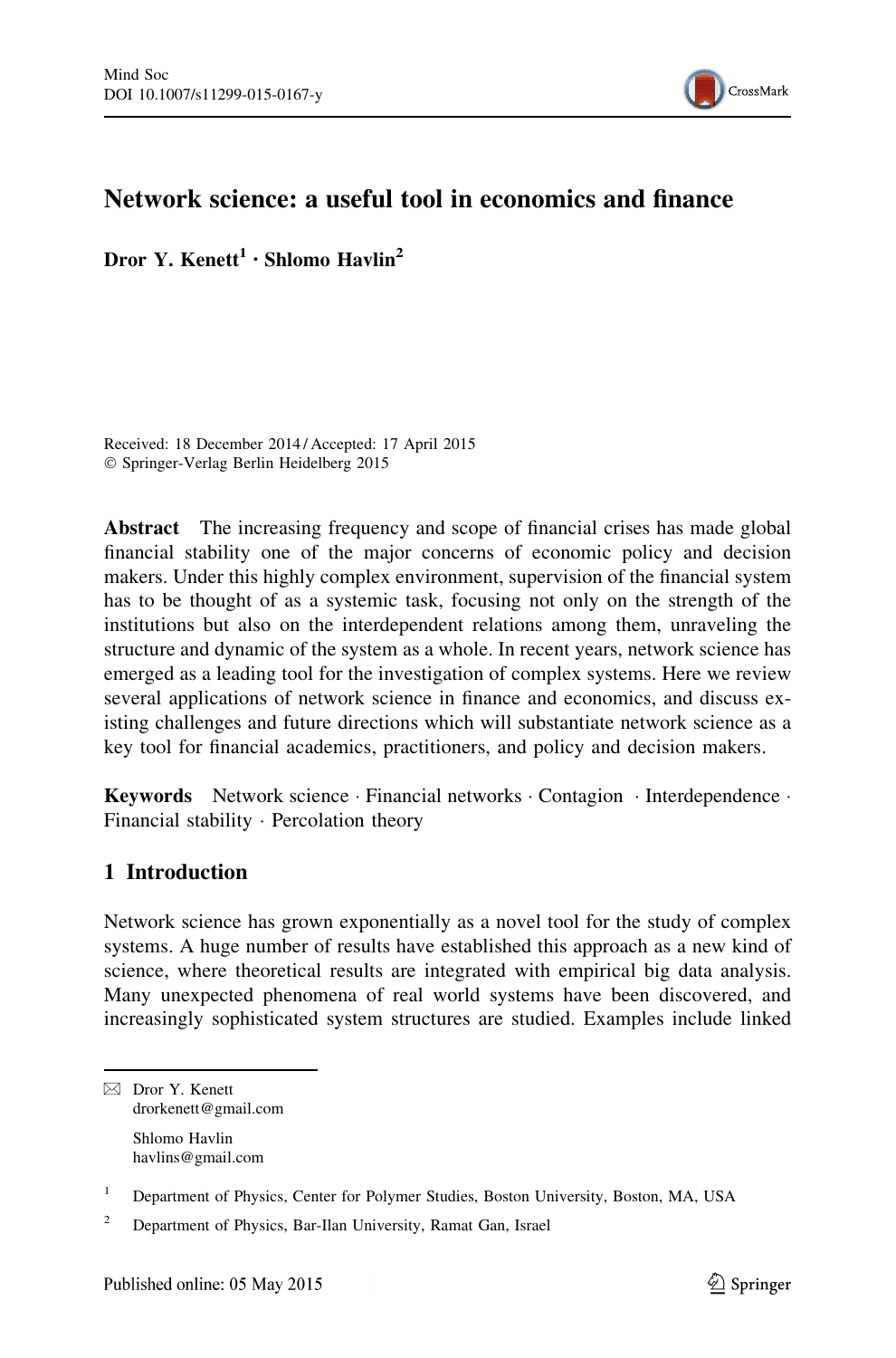molecular or cellular structures, climate networks, communication and infrastructure networks, but also social and economic networks. An understanding of the growth, structure, dynamics, and functioning of these networks and their mutual interrelationships is essential in order to find precursors of changes, to make the systems resilient against failures, or protect them against external attacks. The interrelationship between structure (topology) and dynamics, function and task performance in complex systems represents the focus of many studies in different disciplines of research with important scientific and technological applications. Complex networks have been recognized as the leading framework to describe the behavior of physical, chemical, biological, technological and social networks.

Network science has greatly evolved in the twenty-first century, and has become one of the most active fields of interdisciplinary science (Newman [2009;](#page-11-0) Boccaletti et al. [2006](#page-9-0); Newman et al. [2011](#page-11-0); Cohen and Havlin [2010](#page-9-0); Havlin et al. [2012;](#page-10-0) Barabási et al. [2014](#page-9-0); Barrat et al. [2004](#page-9-0); Helbing [2013](#page-10-0); Caldarelli [2007;](#page-9-0) Song et al. [2005\)](#page-12-0). Famous examples include the network of sexual partners (Liljeros et al. [2001\)](#page-11-0), internet and WWW (Faloutsos et al. [1999](#page-10-0); Barabási and Albert [1999;](#page-9-0) Cohen et al. [2000](#page-9-0); Pastor-Satorras and Vespignani [2007](#page-11-0)), epidemic spreading (Pastor-Satorras and Vespignani [2001](#page-11-0)), immunization strategies (Cohen et al. [2003\)](#page-9-0), citation networks (Radicchi et al. [2008](#page-11-0)), structure of financial markets (Bonanno et al. [2003](#page-9-0)), social percolation and opinion dynamics (Solomon et al. [2000;](#page-12-0) Shao et al. [2009](#page-12-0)), dynamics of physiological networks (Bashan et al. [2012\)](#page-9-0), protein networks (Milo et al. [2002](#page-11-0); Sendiña-Nadal et al. [2011\)](#page-12-0), organization and functioning of the brain (Reis et al. [2014\)](#page-11-0), structure of mobile communication network (Onnela et al. [2007](#page-11-0)), climate networks (Yamasaki et al. [2008;](#page-12-0) Ludescher et al. [2014\)](#page-11-0), transportation systems (Li et al. [2015\)](#page-11-0) and many others. Among the phenomena that have been shown to fall in this conceptual framework are: cascading failures, blackouts, crashes, bubbles, crises, attacks and defense against them, introduction of new technologies, understanding measuring and predicting the emergence and evolution of networks and their stylized features, spreading phenomena and immunization strategies, as well as the stability and fragility of airline networks (Cohen and Havlin [2010\)](#page-9-0). Current and past research has shown that in real life systems, there is a strong feedback between the micro states and macro states of the system. This description of nature can be well represented by network science—in which the micro is represented by the nodes of the network and the links between them, and the macro by the network itself, its topology, dynamics and function. Thus, network science is a leading framework to investigate real life systems. For example, as opposed to physical systems where the dynamics is usually bottom-up, in social and economic systems there are interplays on all levels with singular top-down feedbacks. Thus, in many practical realizations, in addition to the bottom-up contagion propagation mechanisms one finds that there is a globalto-local feedback: individuals, their interdependence and behaviors build up the system's cooperative behavior that finally affects back on individuals' choices. It has been proposed that the bottom/up–top/down feedback has the capability to change completely the character of a phase transition from continuous to discontinuous, thus explaining the severity of the economic crises in systems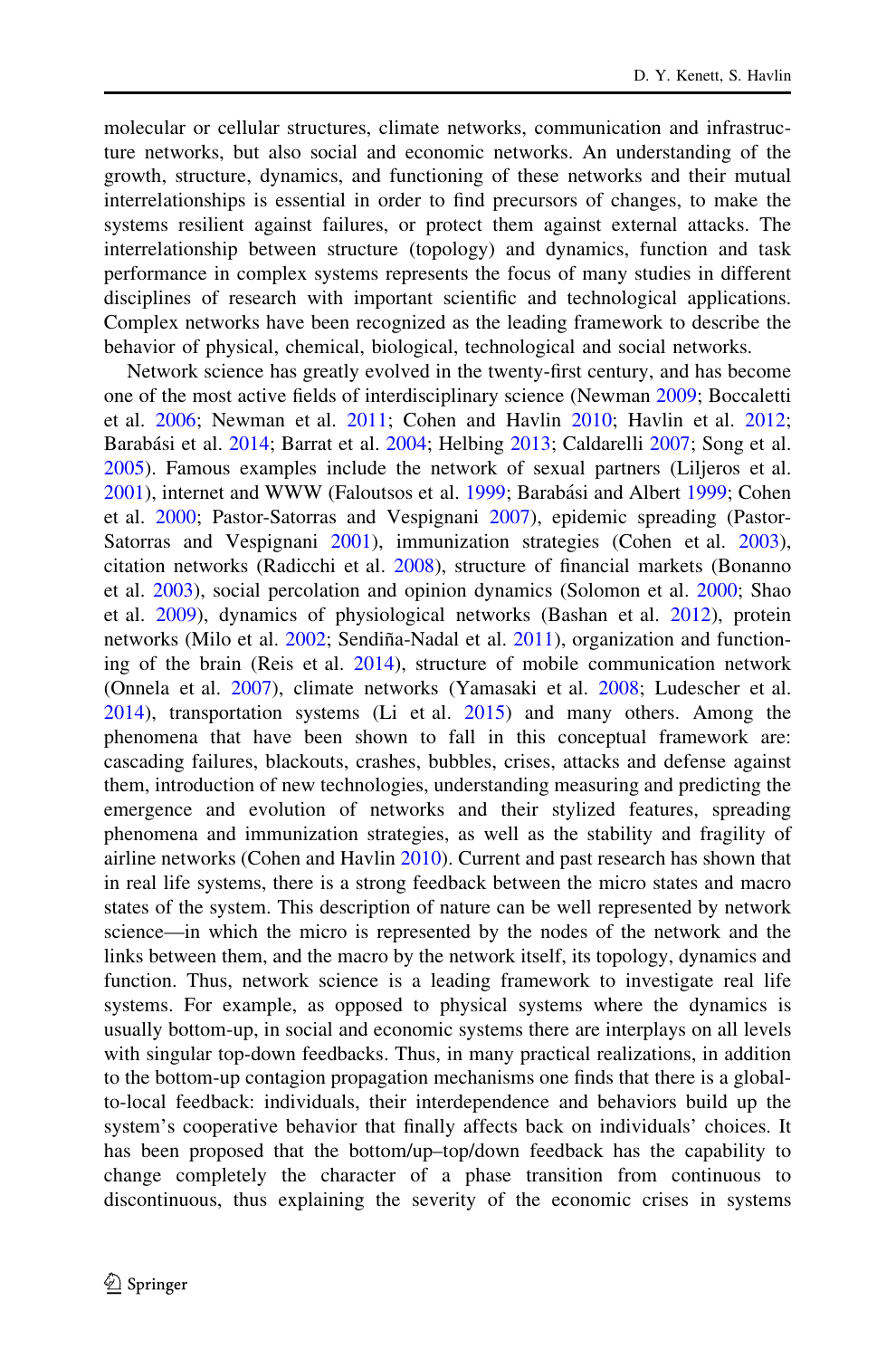where the collective interacts as such with its own components (Cantono and Solomon [2010](#page-9-0)) [see extended discussion in Havlin et al. ([2012\)](#page-10-0)].

The latest financial crisis has enhanced the emphasis of the importance of collective connectivity effects in the evaluation of financial fragility and for the probability of default. While traditional evaluations of the probability of default use only global information (general situation of the economic branch to which a company belongs) and point information (companies' balance sheet, profit margins, etc.), the latest events show that effects can and do propagate over many intermediate connections. In fact, the cascading effect has been a crucial element of the fast and devastating impact of the crisis. Thus, it is not realistic to separate the stability of a company from the collective dynamics taking place in its economic neighborhood. Access to time and conditions of capital flows between companies allows one in principle a capability to monitor in detail the working of the economy. One example is to express the fragility of a node in terms of the probabilities of default of its clients and suppliers. By conducting experiments on the network of financial transfers, one can probe the probability and size of such cascading events.

Financial systems are perhaps the best example of a complex adaptive system, in which the micro interacts through bottom-up mechanisms with the macro. This is followed by top-down feedback between the macro and the micro. One immediate example is a market index and the stocks that makeup this index. The stocks represent the micro, while the index represents the macro. Kenett et al. ([2011,](#page-10-0) [2012b\)](#page-10-0) have recently shown that the index has a stronger influence on the stocks than vice versa, which is neither a trivial or intuitive result. Thus, the micro and the macro continuously interact. These interactions are best characterized by network science, one which addresses dynamic and coupled networks. Recent work on individual strategies as subtracted from detailed financial data (Lillo et al. [2008](#page-11-0); Mu et al. [2010](#page-11-0)) enables to identify groups of players on the market and their role in stabilization and destabilization. One of the main sources of the intrinsic instability of financial markets is the almost entire absence of negative feedback loops. Appropriate network models with signed (positive and negative) links will help in finding the optimal balance between stability and liquidity and contribute this way to the solution of the major problem of market regulation.

#### 2 Review of financial network literature

Network theory provides the means to model the functional structure of different spheres of interest, and thus, understanding more accurately the functioning of the network of relationships between the actors of the system, its dynamics and the scope or degree of influence. In addition, it measures systemic qualities, e.g., the robustness of the system to specific scenarios, or the impact of policy on system actions. The advantage offered by the network science approach is that instead of assuming the behavior of the agents of the system, it rises empirically from the relationships that they really hold; hence, the resulting structures are not biased by theoretical perspectives or normative approaches imposed 'by the eye of the researcher'. On the contrary, the modeling by network theory could validate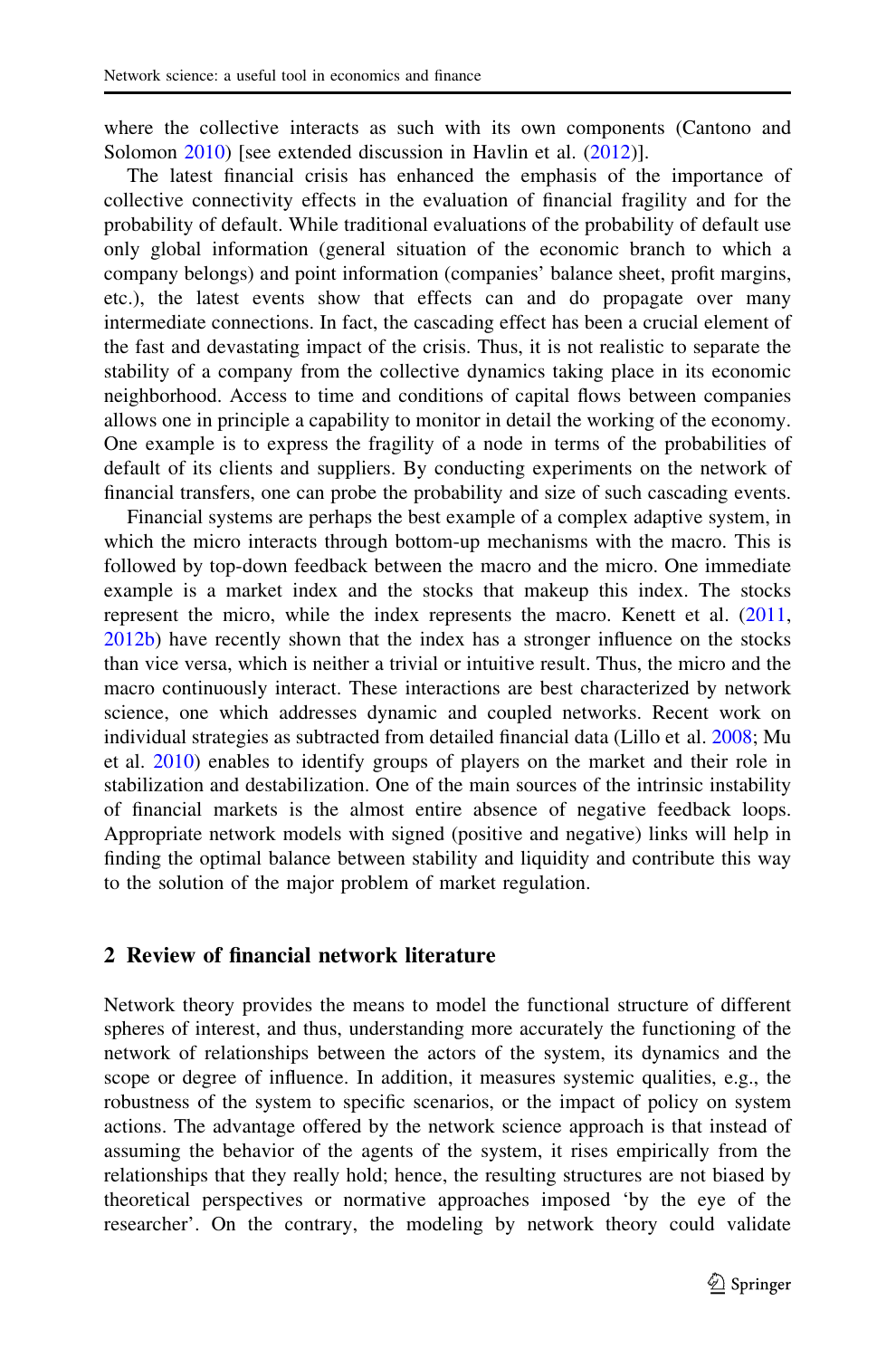behavioral assumptions by economic theories. Network theory can be of interest to various edges of the financial world: the description of systemic structure, analysis and evaluation of the penetration or contagion effects (Lillo [2010;](#page-11-0) Kenett et al. [2012a](#page-10-0), [c;](#page-10-0) Cont [2013](#page-9-0); Glasserman and Young [2015](#page-10-0); Li et al. [2014;](#page-11-0) Garas et al. [2010\)](#page-10-0); studies that assess the impact of the insolvency of one or a particular group of actors in the system, depending on its relevance and connectivity within the structure (Jackson [2010;](#page-10-0) Battiston et al. [2012](#page-9-0)); and those that allow to evaluate the impact of liquidity problems at specific times and initiated in different nodes of the system (Haldane and May [2011](#page-10-0); Haldane [2009](#page-10-0); Cont et al. [2013](#page-9-0); Amini et al. [2012;](#page-9-0) Kenett et al. [2010](#page-10-0)). In a nutshell, it becomes not only an alternative perspective, but provides tools allowing to compare and to contrast the structure of the systems in a static way and project different dynamic scenarios.

In this sense, the payment system can be seen as an example of complex network, and thus, considered as a network, derive its stability, efficiency and resilience features (see for example Aguiar et al. [2014\)](#page-9-0). Analytical frameworks for the study of these structures are varied, and range from the identification of the type and properties of the network, to the analysis of impact of simulated shocks, in order to quantify the risks inherent in its operations to some extent and design policy proposals to mitigate them. Recent studies by Inaoka et al.  $(2004)$  $(2004)$  $(2004)$ , Soramäki et al.  $(2007)$  $(2007)$ , Cepeda  $(2008)$  $(2008)$ , and Galbiati and Soramäki  $(2012)$  $(2012)$ , investigated the interbank payment system using network science. considering the system as a network, these authors were able to uncover the structure of the system and allowed the design of scenarios and the visualization of specific effects. Meanwhile, Iori et al. ([2008\)](#page-10-0) analyze the overnight money market. The authors developed networks with daily debt transactions and loans with the purpose of evaluating the topological transformation of the Italian system and its implications on systemic stability and efficiency of the interbank market.

Considering the interbank network (Hüser  $2015$ ), there have been considered two main channels of risk contagion in the banking system: (1) direct interbank liability linkages between financial institutions, and (2) contagion via changes in bank asset values. The former, which has been given extensive empirical and theoretical study (Wells [2002](#page-12-0); Furfine [2003;](#page-10-0) Upper and Worms [2004](#page-12-0); Elsinger et al. [2006](#page-10-0); Nier et al. [2007\)](#page-11-0), focuses on the dynamics of loss propagation via the complex network of direct counterparty exposures following an initial default. On the structural level, the contractual obligations would map out the network of claims and liabilities between institutions, and these types of networks have been extensively investigated in different countries (Boss et al. [2004](#page-9-0); Cont et al. [2013;](#page-9-0) Craig et al. [2014;](#page-9-0) Langfield et al. [2012](#page-11-0); Martínez Jaramillo et al. 2012; Elsinger et al. [2005\)](#page-10-0).

In regards to flow of goods or money between industries of different economic activity, it is possible to use input–output tables to present such flows as a network of industries. Based on the supply of the product for each industry, it is possible to construct a directed product supply network, or alternatively have the network represents the money outflow from one industry to another. In such a network, the nodes represent the different industries, and the links the flow of goods (or money value equivalent) between them. Using such data, Li et al. [\(2014](#page-11-0)) have introduced a network based methodology to rank the economic importance and influence of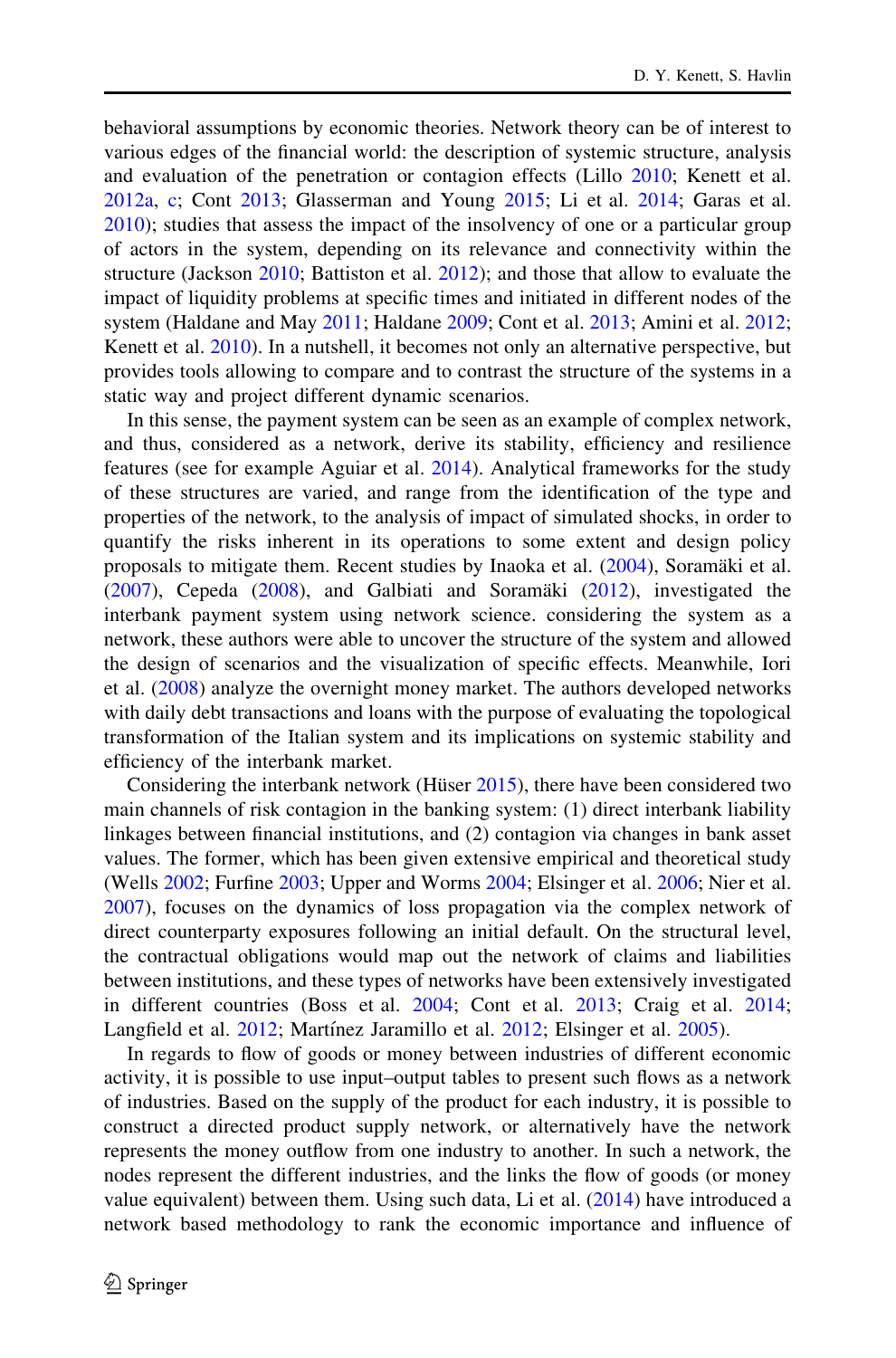economic industries or countries. This methodology uses the uncovered network structure to identify and rank the influence of the individual industries (nodes).

Focusing on liquidity, Minoiu and Reyes ([2011\)](#page-11-0) explore the properties of the network of global banking using information from bilateral loans from 184 countries and their direct investment flows (quarterly). Coinciding with several papers on capital flows, they conclude that advanced economies are the major players in the global banking market with 10 times more flows between them than to developing or emerging countries, making up the core of the network with other countries in the periphery. After describing the topology of the network and evaluating its dynamics in the period 1978–2009, they found volatility in the network topological properties: the interconnection between nodes is unstable and connectivity tends to decrease during periods of crisis.

Considering the problem of contagion, Allen and Gale [\(1998](#page-9-0)) study how shocks can spread in the banking system when it is structured in the form of a network. Drehmann and Tarashev ([2013\)](#page-10-0) develop a measure that captures the importance of an institution, in term of its systemic relevance, in the propagation of a shock in the banking system. More recently, Acemoglu et al. [\(2013a,](#page-8-0) [b](#page-8-0), [c\)](#page-8-0) develop a model of a financial network through its liability structure (interbank loans) and conclude that complete networks guarantee efficiency and stability, but that when negative shocks are larger than a certain threshold, contagious prevails and so the systemic instability.

Recently, Huang et al. ([2013\)](#page-10-0) presented a bi-partite network model for the investigation of bank balance sheet data. Using this bank-asset network model, it is possible to test the influence of each particular asset or group of assets on the overall financial system. This model has been shown to provide critical information that can determine which banks are vulnerable to failure and offer policy suggestions, e.g., requiring mandatory reduction in exposure to a shocked asset or closely monitoring the exposed bank, to prevent such failure. The model shows that sharp transitions can occur in the coupled bank-asset system and that the network can switch between two distinct regions, stable and unstable, which means that the banking system can either survive and be healthy or collapse. Because it is important that policy makers keep the world economic system in the stable region, it is suggested that this model for systemic risk propagation might also be applicable to other complex financial systems, e.g., to model how sovereign debt value deterioration affects the global banking system or how the depreciation or appreciation of certain currencies impact the world economy. The model has recently been expanded to a dynamical version by Levy et al. ([2014\)](#page-11-0), to provide novel macro-prudential information on the vulnerability of the banking system.

Finally, it is important to discuss a large body of work that focuses on the use of correlation based networks in finance. The underlying principle is the use of empirical financial time series, from which a correlation (or covariance) matrix is estimated, that is than used to construct a network. This methodology has been found to uncover important information about financial systems, and has shed new light on their underlying structure and dynamics (Bonanno et al. [2003](#page-9-0); Kenett et al. [2010,](#page-10-0) [2012b](#page-10-0); Mantegna [1999;](#page-11-0) Tumminello et al. [2007a](#page-12-0), [b](#page-12-0), [2010;](#page-12-0) Onnela et al. [2003a](#page-11-0), [b;](#page-11-0) Garas et al. [2008\)](#page-10-0). One main application of correlation based networks is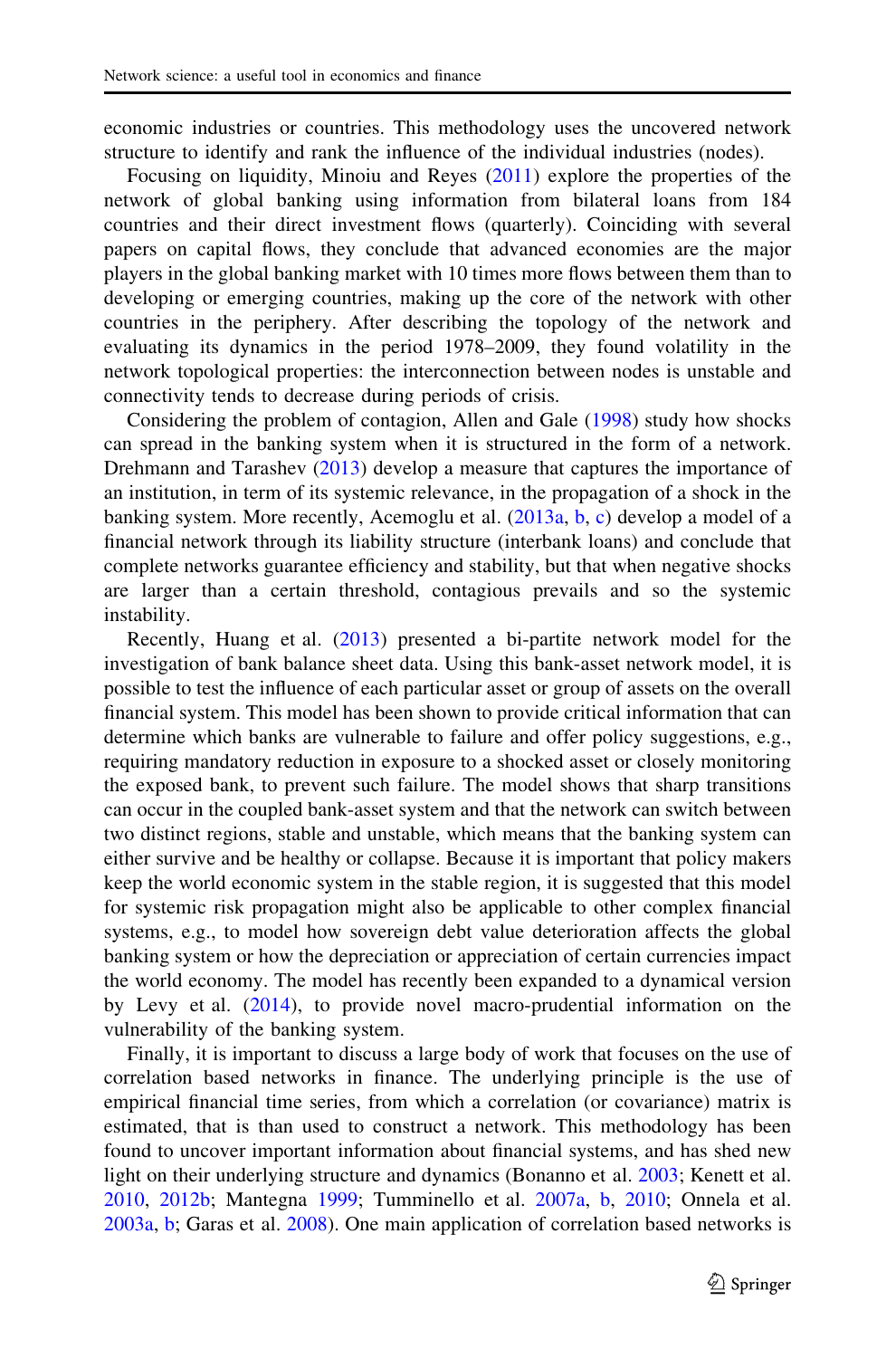the identification of lead–lag relationships, or causal-like relationships, and as such alternative similarity measures have been recently proposed (Billio et al. [2012;](#page-9-0) Curme et al. [2015](#page-10-0); Sandoval and Franca [2012](#page-11-0); Sandoval [2014\)](#page-12-0).

## 3 Challenges and future directions

Despite its great success in the investigation of many real world social, technological and natural systems, network science has seen a slower acceptance rate in economics and finance. While some researchers in the community have begun realizing its usefulness in understanding the complexity of the economy, there exists a suspicion amongst many others about the applicability of network science in such discipline. In this section we address the key issues that stem from such criticism, which future developments in network science will need to address in order to solidify its usefulness as a theoretical, analytical and application framework for these domains.

### 3.1 Memory of flow in networks

An important issue in finance is the credit worthiness of the source of the asset that is transferred. As a given asset, or financial quantity, is transferred and flows along the links of the network, its value can change depending on the nodes that is passing through. More importantly, some financial assets, such as collateral, can flow on the network, and then required to travel back the same path to its original source. Such dynamical processes on networks are currently lacking, and need to be addressed in order to provide an understanding of the dynamics of flow on the network. For example, in regards to the flow of collateral, which can be reused and be transferred from one node to another, how to model what will happen when the original node (entity) asks for it back? How will the backwards flow of the collateral, which can be considered as an unwinding of a daily chain, have an effect on the nodes that it passes? Answering such questions is very important in order to map and model the operational flows in the financial system. To answer such questions, new models of flow dynamics on networks need to be developed. Furthermore, existing models of cascading failures in networks need to be adapted to include the presence of memory, which will effect the propagation and the spread of the damage throughout the network.

### 3.2 Function and transformations

While most studies using network science to investigate the properties of the financial system look at the individual nodes (e.g., banks, companies, countries) as a closed box, in reality these nodes perform one or several actions, or transformation, on the value (funds, collateral, assets, debt, etc.). The recent work by Aguiar et al. [\(2014](#page-9-0)) has presented the first methodological framework that addresses this issue, and serves as a blueprint for future work. The authors present a mapping of the flow of funding in the financial system, and instead of looking at the banks as a single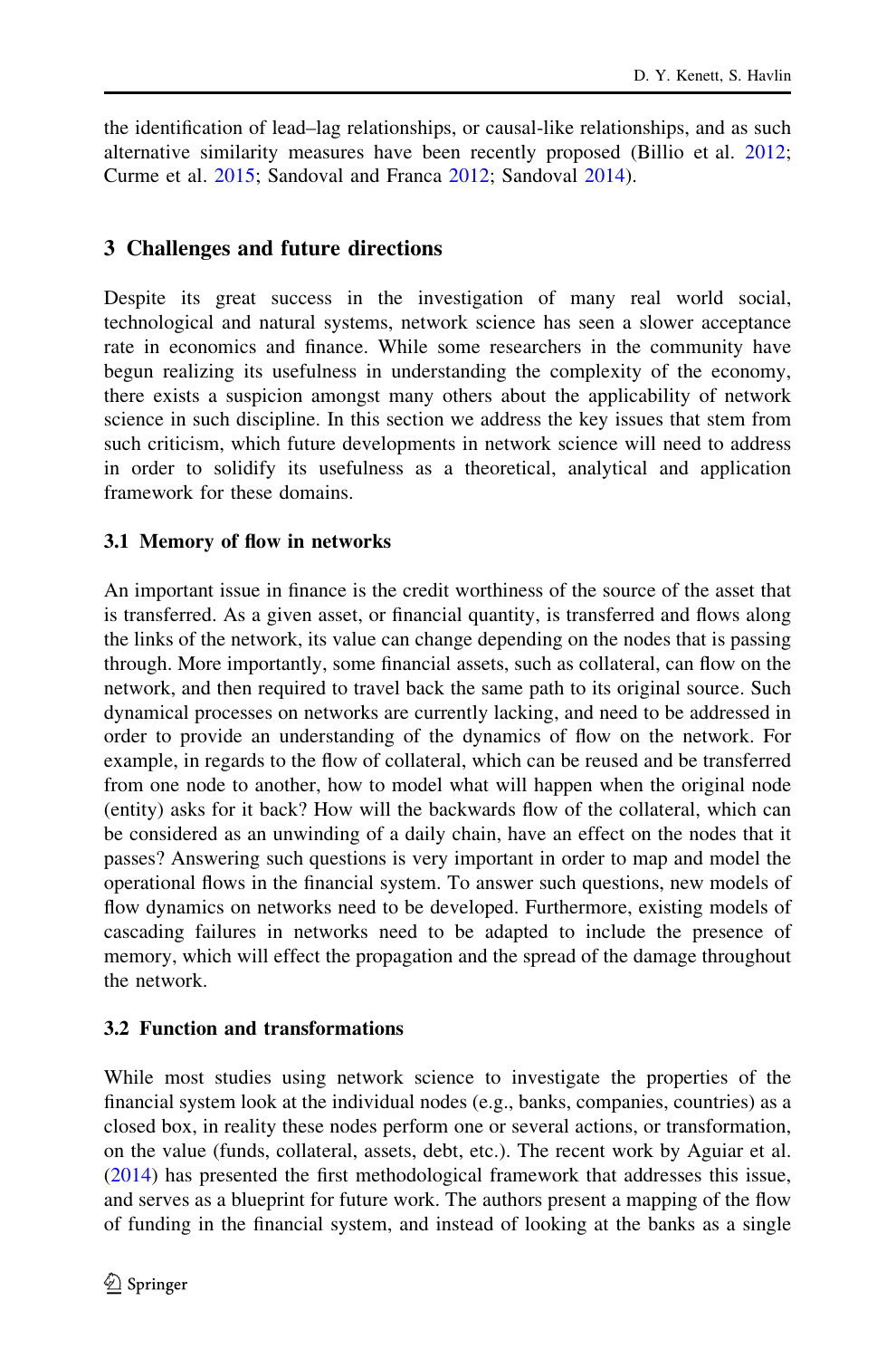entity, they treat them as a collection of sub-units, which play different roles in the network. Financial entities have different functions, ranging from single to multiple, depending on the type of activity they are involved in. This feature of the financial system is a very important one, and is needed to be incorporated in the existing network models and tools, to produce a thorough and realistic characterization and investigation of the financial system using network science (see for example Bookstaber et al. [2015](#page-9-0)). For example, the feature of node function and transformation needs to be included in current research on dynamical cascading processes in networks, in order to make them more realistic and applicable in the case of economics and finance.

#### 3.3 Time evolution

To understand the functions of the network, one must study its dynamical properties (Arenas et al. [2008](#page-9-0)), and much work is needed in this direction. The dynamics of links and nodes can change completely the properties of the networks and thus, fundamental questions that have been extensively studied in static networks are still open for dynamical networks (Nardini et al. [2008](#page-11-0); Iñiguez et al. [2009;](#page-10-0) Parshani et al. [2010b](#page-11-0); Majdandzic et al. [2014\)](#page-11-0). By studying the dynamical properties of the network, one can uncover its underlying function. It is quite reasonable to claim that the there is a strong link between the dynamics and the function in a given network. Thus, to better understand the network function, it is crucial to study how network structures evolve in time. New tools are necessary to understand the relationship between the dynamics of the network, and its topology and function. In particular, when the system is in a critical state (i.e., at the edge of disintegration, such as a financial crisis), addition or deletion of even a minute number of links can push the system into different phases. Initial observations have shown that the problem of temporal connectivity in a network can be directly mapped onto a directed percolation problem, where the direction represents the time (Parshani et al. [2010b\)](#page-11-0). Thus, the knowledge of directed percolation could be used to understand dynamical networks, and vice versa. Since percolation is related to epidemics, and immunization is related to removing nodes, percolation approaches will be developed to study dynamical systems. Considering the highly adaptable nature of financial markets, and the quickness of change in economical and financial system, this is a crucial issue network science needs to address in order to fully capture the dynamical properties of such systems.

#### 3.4 Interdependent financial networks

The case of a *single* network that is isolated and does not interact with or depend on other systems rarely occur, just as non-interacting particles in statistical physics. In reality, most network systems continuously interact with other networks, especially since modern technology has increased the dependency between networks. Only few and preliminary studies have attempted very recently to face questions relevant to such systems, but they have mainly been qualitative and focused on specific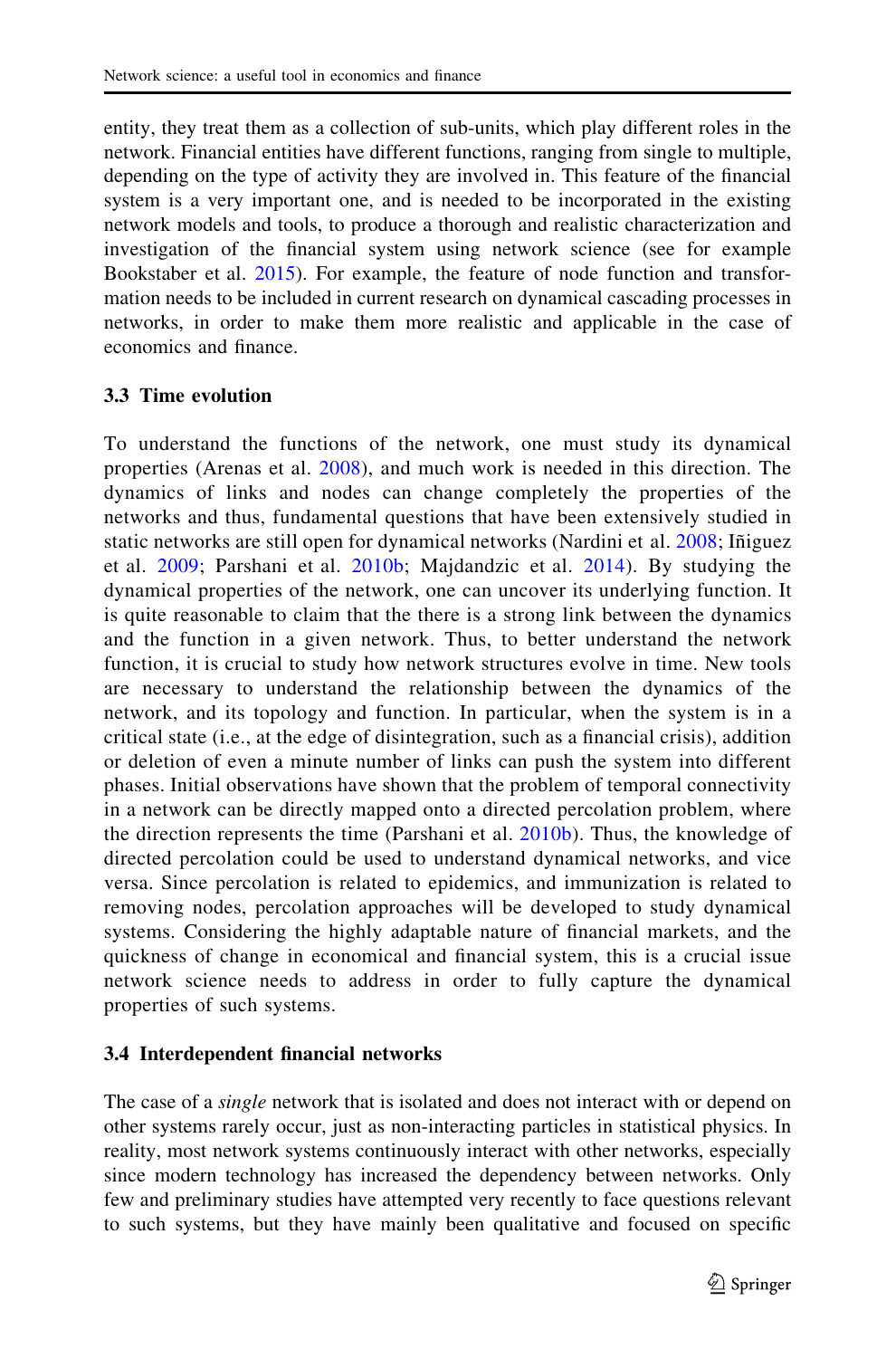examples. Understanding the interconnections of networks and their effect on the structural and functional behavior of the coupled system is crucial for properly modeling many real world systems. Introducing coupling between networks is analogous to the introduction of interactions between particles in statistical physics, which led to new cooperative behavior with rich phenomena such as phase transitions. The mathematical models (Buldyrev et al. [2010;](#page-9-0) Parshani et al. [2010a;](#page-11-0) Gao et al. [2012\)](#page-10-0) show that analyzing complex systems as a network of networks may alter the most basic assumptions that network theory has relied on for single networks. While significant progress is being made in the area of interdependent networks (Kenett et al. [2014](#page-10-0)) and multilayer networks (Boccaletti et al. [2014](#page-9-0)), there are still very few applications of these frameworks in economics or finance. One recent example is the work by Bargigli et al. ([2015\)](#page-9-0), which investigated a unique database of supervisory reports of Italian banks to the Banca d'Italia that includes all bilateral exposures broken down by maturity and by the secured and unsecured nature of the contract. Investigating this database as a credit multilayer network, the authors found that layers have different topological properties and persistence over time. While this is an important step forward in characterizing the financial system as a multilayer interdependent network, the authors did not consider the interactions between the different layers, and only performed a comparison of them. Future steps would require mapping the different layers of the financial system, and investigating the interconnections and interdependencies between them (Bookstaber and Kenett [2015\)](#page-9-0). Furthermore, the multilayer network framework can be leveraged for the development of new methodologies to investigate the dynamics of networks (Boccaletti et al. [2014\)](#page-9-0), thus provide new insights into the challenges discussed in the previous section.

### 3.5 Networks and agent based models

Financial networks are formed by the interaction of different financial entities (individual traders, banks, financial companies, financial instruments, countries, etc.). As such, understanding the network properties provides important information on the relationships and interactions, but not the underlying decision rules. This can be resolved and complimented by agent based models (ABM) (Tesfatsion [2002,](#page-12-0) [2003;](#page-12-0) LeBaron [2006](#page-11-0); Amman et al. [2006\)](#page-9-0). For example, once the payment system can be mapped as a network, such as the recently introduced funding map (Aguiar et al. [2014](#page-9-0)), then the structure of the network can be used as input for models that simulate the dynamics of the system (Bookstaber et al. [2014\)](#page-9-0). Combining the frameworks of network science and ABM will lead to a framework that captures both micro (decision rules, through the ABM) and macro (relationships and interactions, through network analysis) properties of the underlying financial system. As the system evolves in silicon and the agents update and form interactions with each other, the resulting network of interactions evolves. Thus, future work should expand existing ABM, such as that proposed by Bookstaber et al. [\(2014](#page-9-0)) with a layer of network analysis.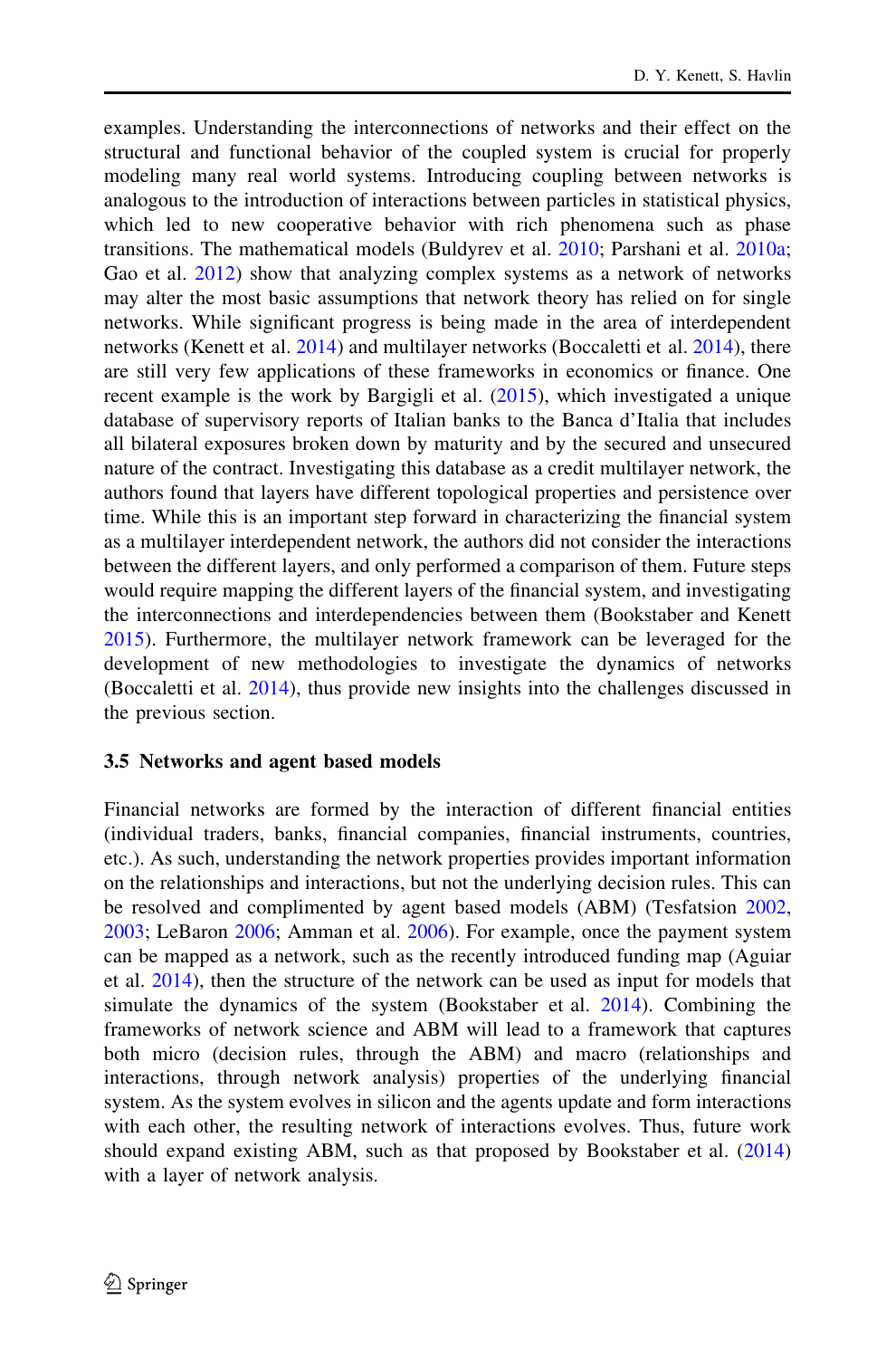#### <span id="page-8-0"></span>3.6 Benchmark topologies of financial networks

A key element of networks is the interplay between topology and function. Benchmark network topologies include Erdős and Rényi [\(1959](#page-10-0)), scale free (Albert and Barabási [2002;](#page-9-0) Barabási et al. [2014\)](#page-9-0), core-periphery (Borgatti and Everett [2000\)](#page-9-0), modular (Shai et al. [2014\)](#page-12-0), and fully connected networks (Boccaletti et al. [2006\)](#page-9-0). Recent work has found that such financial systems as the interbank network have a core-periphery topology (Fricke and Lux [2015;](#page-10-0) Boss et al. [2004](#page-9-0); Hüser [2015\)](#page-10-0). However, additional research is needed in order to identify benchmark topologies of financial networks. Identifying such benchmark topologies would provide new tools for identifying systemic risk and vulnerabilities, by monitoring how the given financial network is diverging or converging to its given benchmark apology. Furthermore, additional work is needed in order to fully characterize these topologies, and associate them with different financial networks (interbank networks, CDS networks, stock correlation networks, input-output networks, etc.).

#### 4 Summary

Haldane ([2009\)](#page-10-0), the Executive Director for Financial Stability at the Bank of England, is famous for having suggested that highly interconnected financial networks may be robust-yet-fragile in the sense that within a certain range, connections serve as shock-absorbers [and] connectivity engenders robustness. However, beyond a certain range, interconnections start to serve as a mechanism for the propagation of shocks, the system [flips to] the wrong side of the knife-edge, and fragility prevails (Acemoglu et al. 2013c). This term reflects the realization and understanding of the usefulness of network science in characterizing and monitoring of economic and financial systems. However, to fully solve this contraction, and to understand the basis of this balance and how to achieve it, there is a need to continue, expand and advance the role of network science in economics and finance. Addressing the challenges highlighted in this paper will result in new insights on the structure, dynamics and function of economic and financial systems, insights that are critical for academics, practitioners, and policy and decision makers.

Acknowledgments We thank Richard Bookstaber and Mark Flood for fruitful conversations and insights related to this paper. We acknowledge financial support from Office of Naval Research (ONR), DTRA, BSF, the LINC (No. 289447) and the Multiplex (No. 317532) EU projects, the DFG, and the Israel Science Foundation.

#### **References**

- Acemoglu D, Malekian A, Ozdaglar A (2013a) Network security and contagion. Technical report, National Bureau of Economic Research
- Acemoglu D, Ozdaglar A, Tahbaz-Salehi A (2013b) The network origins of large economic downturns. Technical report, National Bureau of Economic Research
- Acemoglu D, Ozdaglar A, Tahbaz-Salehi A (2013c) Systemic risk and stability in financial networks. Technical report, National Bureau of Economic Research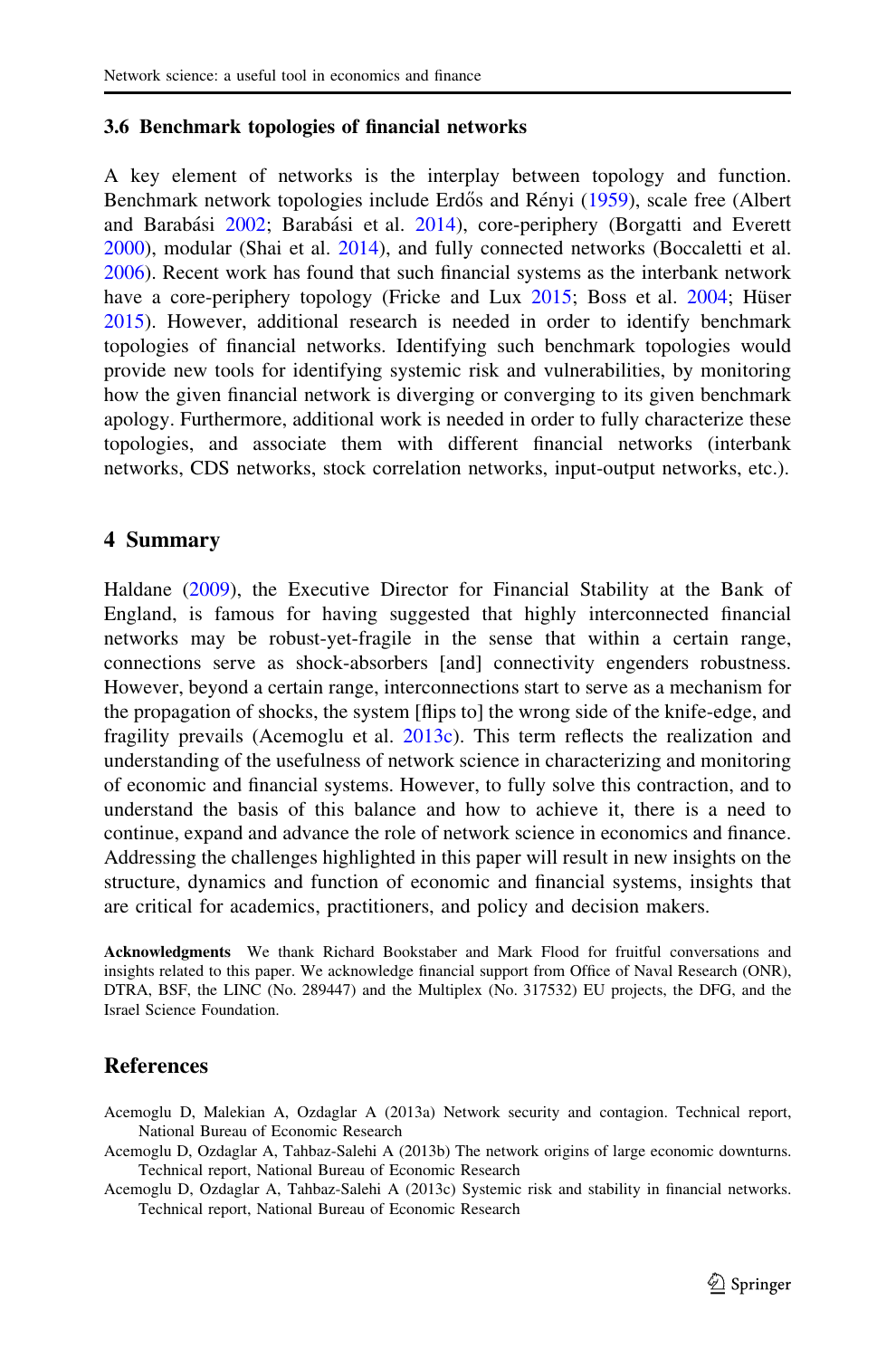- <span id="page-9-0"></span>Aguiar A, Bookstaber R, Wipf T (2014) A map of funding durability and risk. Off Financ Res Work Pap Ser 14(03)
- Albert R, Barabási A-L (2002) Statistical mechanics of complex networks. Rev Mod Phys 74(1):47
- Allen F, Gale D (1998) Optimal financial crises. J Financ 53(4):1245–1284
- Amini H, Cont R, Minca A (2012) Stress testing the resilience of financial networks. Int J Theor Appl Financ 15(01)
- Amman HM, Tesfatsion L, Judd KL, Kendrick DA, Rust J (2006) Handbook of computational economics, vol 2. Elsevier, Amsterdam
- Arenas A, Díaz-Guilera A, Kurths J, Moreno Y, Zhou C (2008) Synchronization in complex networks. Phys Rep 469(3):93–153
- Barabási A-L, Albert R (1999) Emergence of scaling in random networks. Science 286(5439):509-512
- Barabási A-L, Frangos J (2014) Linked: the new science of networks. Basic Books, New York
- Bargigli L, Di Iasio G, Infante L, Lillo F, Pierobon F (2015) The multiplex structure of interbank networks. Quant Financ 15(4):673–691
- Barrat A, Barthelemy M, Pastor-Satorras R, Vespignani A (2004) The architecture of complex weighted networks. Proc Natl Acad Sci USA 101(11):3747–3752
- Bashan A, Bartsch RP, Kantelhardt JW, Havlin S, Ivanov PC (2012) Network physiology reveals relations between network topology and physiological function. Nat Commun 3:702
- Battiston S, Puliga M, Kaushik R, Tasca P, Caldarelli G (2012) Debtrank: too central to fail? Financial networks, the fed and systemic risk. Sci Rep 2
- Billio M, Getmansky M, Lo AW, Pelizzon L (2012) Econometric measures of connectedness and systemic risk in the finance and insurance sectors. J Financ Econ 104(3):535–559
- Boccaletti S, Latora V, Moreno Y, Chavez M, Hwang D-U (2006) Complex networks: structure and dynamics. Phys Rep 424(4):175–308
- Boccaletti S, Bianconi G, Criado R, Del Genio C, Gómez-Gardeñes J, Romance M, Sendiña-Nadal I, Wang Z, Zanin M (2014) The structure and dynamics of multilayer networks. Phys Rep 544(1):1–122
- Bonanno G, Caldarelli G, Lillo F, Mantegna RN (2003) Topology of correlation-based minimal spanning trees in real and model markets. Phys Rev E 68(4):046130
- Bookstaber RM, Kenett DY (2015) The multilayer structure of the financial system (preprint)
- Bookstaber R, Paddrik M, Tivnan B (2014) An agent based model for financial vunerability. Off Financ Res Work Pap Ser 14(05)
- Bookstaber R, Glasserman P, Iyengar G, Luo Y, Venkatasubramanian V, Zhang Z (2015) Process systems engineering as a modeling paradigm for analyzing systemic risk in financial networks. Off Financ Res Work Pap Ser 15(01)
- Borgatti SP, Everett MG (2000) Models of core/periphery structures. Soc Netw 21(4):375–395
- Boss M, Elsinger H, Summer M, Thurner S IV (2004) Network topology of the interbank market. Quant Financ 4(6):677–684
- Buldyrev SV, Parshani R, Paul G, Stanley HE, Havlin S (2010) Catastrophic cascade of failures in interdependent networks. Nature 464(7291):1025–1028
- Caldarelli G (2007) Scale-free networks: complex webs in nature and technology. Oxford University Press, Oxford
- Cantono S, Solomon S (2010) When the collective acts on its components: economic crisis autocatalytic percolation. N J Phys 12(7):075038
- Cepeda F (2008) La topología de redes como herramienta de seguimiento en el sistema de pagos de alto valor en colombia. Borradores de Economía 513
- Cohen R, Erez K, Ben-Avraham D, Havlin S (2000) Resilience of the internet to random breakdowns. Phys Rev Lett 85(21):4626
- Cohen R, Havlin S, Ben-Avraham D (2003) Efficient immunization strategies for computer networks and populations. Phys Rev Lett 91(24):247901
- Cohen R, Havlin S (2010) Complex networks: structure, robustness and function. Cambridge University Press, Cambridge
- Cont R (2013) Networks: introduction. In: Fouque JP, Langsam JA (eds) Handbook on systemic risk, vol 285. Cambridge University Press, Cambridge
- Cont R, Moussa A, Santos EB et al (2013) Network structure and systemic risk in banking systems. In: Handbook of systemic risk. Cambridge University Press, Cambridge, pp 327–368
- Craig B, Von Peter G (2014) Interbank tiering and money center banks. J Financ Intermed 23(3):322–347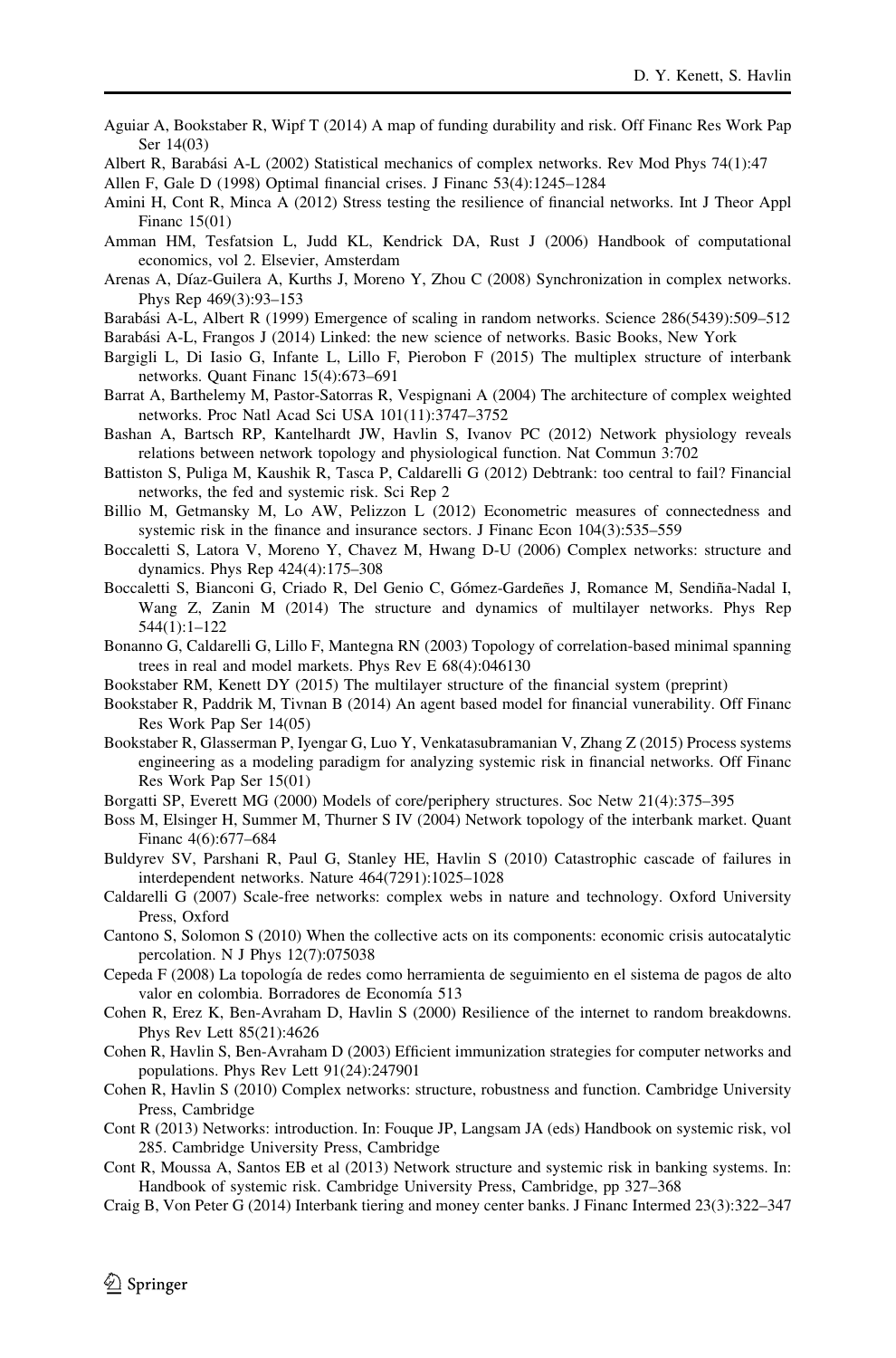- <span id="page-10-0"></span>Curme C, Tumminello M, Mantegna RN, Stanley HE, Kenett DY (2015) Emergence of statistically validated financial intraday lead–lag relationships. Quant Financ. doi:[10.1080/14697688.2015.](http://dx.doi.org/10.1080/14697688.2015.1032545) [1032545](http://dx.doi.org/10.1080/14697688.2015.1032545)
- Drehmann M, Tarashev N (2013) Measuring the systemic importance of interconnected banks. J Financ Intermed 22(4):586–607
- Elsinger H, Lehar A, Summer M (2005) Using market information for banking system risk assessment. Available at SSRN: 787929
- Elsinger H, Lehar A, Summer M (2006) Risk assessment for banking systems. Manag Sci 52(9):1301–1314
- Erdős P, Rényi A (1959) On random graphs. Publicat Math Debr 6:290–297
- Faloutsos M, Faloutsos P, Faloutsos C (1999) On power–law relationships of the internet topology. In: ACM SIGCOMM computer communication review, vol 29. ACM, New York, pp 251–262
- Fricke D, Lux T (2015) Core-periphery structure in the overnight money market: evidence from the e-mid trading platform. Comput Econ 45:359–395
- Furfine CH (2003) Interbank exposures: quantifying the risk of contagion. J Money Credit Bank 35(1):111–128
- Galbiati M, Soramäki K (2012) Clearing networks. J Econ Behav Organ 83(3):609–626
- Gao J, Buldyrev SV, Stanley HE, Havlin S (2012) Networks formed from interdependent networks. Nat Phys 8(1):40–48
- Garas A, Argyrakis P, Havlin S (2008) The structural role of weak and strong links in a financial market network. Eur Phys J B Condens Matter Complex Syst 63(2):265–271
- Garas A, Argyrakis P, Rozenblat C, Tomassini M, Havlin S (2010) Worldwide spreading of economic crisis. N J Phys 12(11):113043
- Glasserman P, Young HP (2015) How likely is contagion in financial networks? J Bank Financ 50:383–399
- Haldane AG et al (2009) Rethinking the financial network. Financial Student Association, Amsterdam
- Haldane AG, May RM (2011) Systemic risk in banking ecosystems. Nature 469(7330):351–355
- Havlin S, Kenett DY, Ben-Jacob E, Bunde A, Cohen R, Hermann H, Kantelhardt J, Kertész J, Kirkpatrick S, Kurths J et al (2012) Challenges in network science: applications to infrastructures, climate, social systems and economics. Eur Phys J Spec Top 214(1):273
- Helbing D (2013) Globally networked risks and how to respond. Nature 497(7447):51–59
- Huang X, Vodenska I, Havlin S, Stanley HE (2013) Cascading failures in bi-partite graphs: model for systemic risk propagation. Sci Rep 3
- Hüser A-C (2015) Too interconnected to fail: a survey of the interbank networks literature. SAFE working paper no. 91 (available at SSRN 2577241)
- Inaoka H, Ninomiya T, Taniguchi K, Shimizu T, Takayasu H (2004) Fractal network derived from banking transaction-an analysis of network structures formed by financial institutions. Bank Jpn Work Pap 4
- Iñiguez G, Kertész J, Kaski KK, Barrio R (2009) Opinion and community formation in coevolving networks. Phys Rev E 80(6):066119
- Iori G, De Masi G, Precup OV, Gabbi G, Caldarelli G (2008) A network analysis of the italian overnight money market. J Econ Dyn Control 32(1):259–278
- Jackson MO (2010) Social economic networks. Princeton University Press, Princeton
- Kenett DY, Tumminello M, Madi A, Gur-Gershgoren G, Mantegna RN, Ben-Jacob E (2010) Dominating clasp of the financial sector revealed by partial correlation analysis of the stock market. PloS One 5(12):15032
- Kenett DY, Shapira Y, Madi A, Bransburg-Zabary S, Gur-Gershgoren G, Ben-Jacob E (2011) Index cohesive force analysis reveals that the us market became prone to systemic collapses since 2002. PloS One 6(4):19378
- Kenett DY, Preis T, Gur-Gershgoren G, Ben-Jacob E (2012a) Dependency network and node influence: application to the study of financial markets. Int J Bifurc Chaos 22(7):1250181
- Kenett DY, Raddant M, Zatlavi L, Lux T, Ben-Jacob E (2012b) Correlations in the global financial village. Int J Mod Phys Conf Ser 16(1):13–28
- Kenett DY, Raddant M, Lux T, Ben-Jacob E (2012c) Evolvement of uniformity and volatility in the stressed global financial village. PloS One 7(2):31144
- Kenett DY, Gao J, Huang X, Shao S, Vodenska I, Buldyrev SV, Paul G, Stanley HE, Havlin S (2014) Network of interdependent networks: overview of theory and applications. In: D'Agostino G, Scala A (eds) Networks of networks: the last frontier of complexity. Springer, Berlin, pp 3–36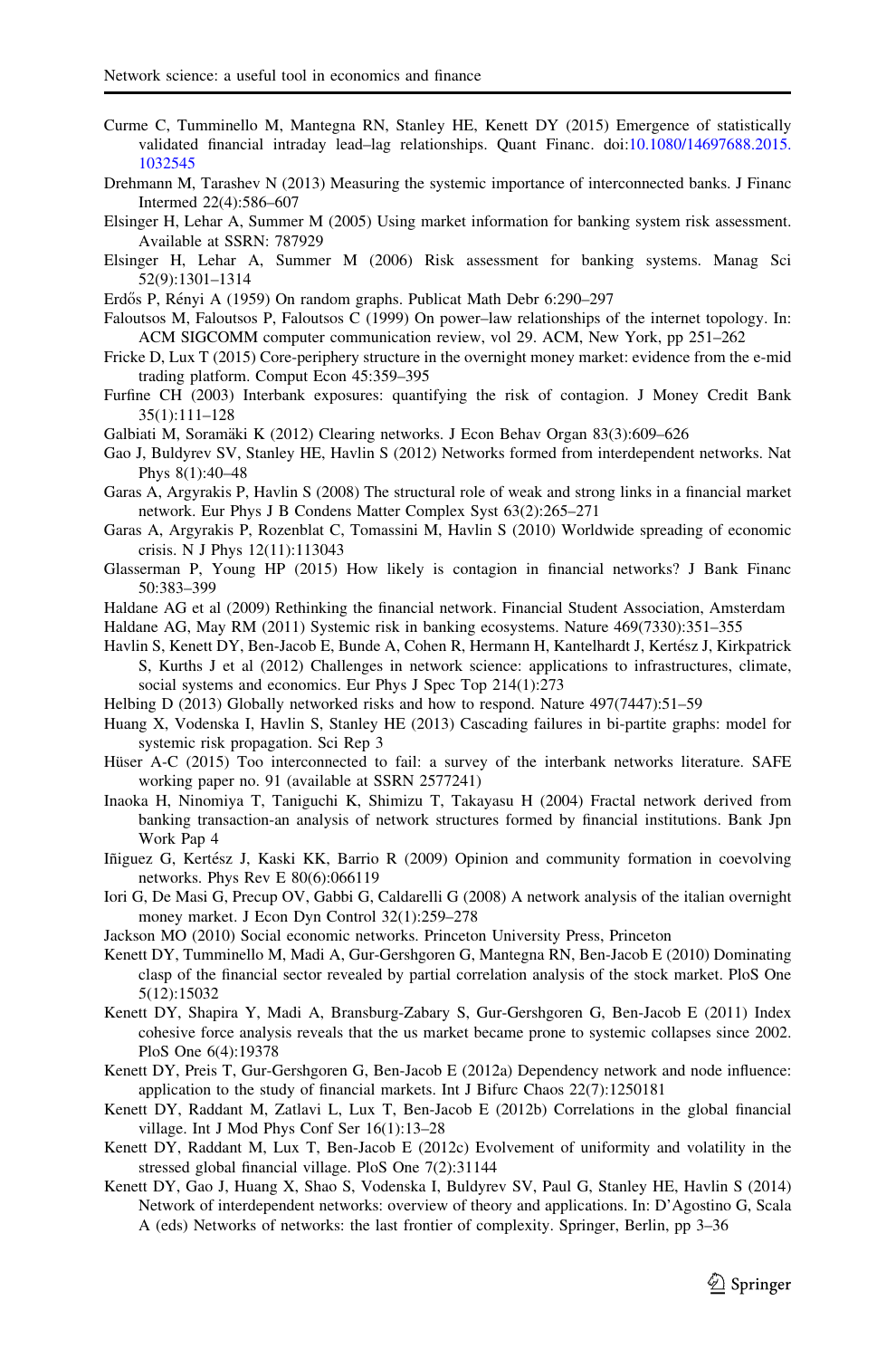<span id="page-11-0"></span>Langfield S, Liu Z, Ota T (2012) Mapping the UK interbank system (manuscript). UK Financial Sevices Authority

LeBaron B (2006) Agent-based computational finance. Handb Comput Econ 2:1187–1233

- Levy Carciente S, Kenett DY, Avakian A, Stanley HE, Havlin S (2014) Dynamical macro-prudential stress testing using network theory (available at SSRN 2482742)
- Li D, Fu B, Wang Y, Lu G, Berezin Y, Stanley HE, Havlin S (2015) Percolation transition in dynamical traffic network with evolving critical bottlenecks. Proc Natl Acad Sci 112(3):669–672
- Li W, Kenett DY, Yamasaki K, Stanley HE, Havlin S (2014) Ranking the economic importance of countries and industries (preprint). [arXiv:1408.0443](http://arxiv.org/abs/1408.0443)
- Liljeros F, Edling CR, Amaral LAN, Stanley HE, Åberg Y (2001) The web of human sexual contacts. Nature 411(6840):907–908
- Lillo F (2010) Networks in finance. In: Encyclopedia of life support systems (EOLSS), developed under the auspices of the UNESCO. Eolss Publishers, Oxford, UK
- Lillo F, Moro E, Vaglica G, Mantegna RN (2008) Specialization and herding behavior of trading firms in a financial market. N J Phys 10(4):043019
- Ludescher J, Gozolchiani A, Bogachev MI, Bunde A, Havlin S, Schellnhuber HJ (2014) Very early warning of next el niño. Proc Natl Acad Sci 111(6):2064–2066
- Majdandzic A, Podobnik B, Buldyrev SV, Kenett DY, Havlin S, Stanley HE (2014) Spontaneous recovery in dynamical networks. Nat Phys 10(1):34–38
- Mantegna RN (1999) Hierarchical structure in financial markets. Eur Phys J B Condens Matter Complex Syst 11(1):193–197
- Martínez Jaramillo S, Kabadjova B, Bravo Benítez B, Solórzano Margain J (2012) Systemic risk analysis by means of network theory: an empirical study of the Mexican banking system. Technical report, Banco de México working papers
- Milo R, Shen-Orr S, Itzkovitz S, Kashtan N, Chklovskii D, Alon U (2002) Network motifs: simple building blocks of complex networks. Science 298(5594):824–827
- Minoiu C, Reyes JA (2011) Network analysis of global banking: 1978–2009. International Monetary Fund
- Mu G-H, Zhou W-X, Chen W, Kertész J (2010) Order flow dynamics around extreme price changes on an emerging stock market. N J Phys 12(7):075037
- Nardini C, Kozma B, Barrat A (2008) Whos talking first? Consensus or lack thereof in coevolving opinion formation models. Phys Rev Lett 100(15):158701
- Newman MEJ (2009) Networks: an introduction. Oxford University Press, Oxford
- Newman MEJ, Barabasi A-L, Watts DJ (2011) The structure and dynamics of networks. Princeton University Press, Princeton
- Nier E, Yang J, Yorulmazer T, Alentorn A (2007) Network models and financial stability. J Econ Dyn Control 31(6):2033–2060
- Onnela JP, Chakraborti A, Kaski K, Kertesz J (2003a) Dynamic asset trees and black monday. Phys A Stat Mech Appl 324(1):247–252
- Onnela JP, Chakraborti A, Kaski K, Kertesz J, Kanto A (2003b) Dynamics of market correlations: taxonomy and portfolio analysis. Phys Rev E 68(5):056110
- Onnela J-P, Saramäki J, Hyvönen J, Szabó G, Lazer D, Kaski K, Kertész J, Barabási A-L (2007) Structure and tie strengths in mobile communication networks. Proc Natl Acad Sci 104(18):7332–7336
- Parshani R, Buldyrev SV, Havlin S (2010) Interdependent networks: reducing the coupling strength leads to a change from a first to second order percolation transition. Phys Rev Lett 105(4):048701
- Parshani R, Dickison M, Cohen R, Stanley HE, Havlin S (2010) Dynamic networks and directed percolation. Europhys Lett 90(3):38004
- Pastor-Satorras R, Vespignani A (2001) Epidemic spreading in scale-free networks. Phys Rev Lett 86(14):3200–3203
- Pastor-Satorras R, Vespignani A (2007) Evolution and structure of the internet: a statistical physics approach. Cambridge University Press, Cambridge
- Radicchi F, Fortunato S, Castellano C (2008) Universality of citation distributions: toward an objective measure of scientific impact. Proc Natl Acad Sci 105(45):17268–17272
- Reis SD, Hu Y, Babino A, Andrade JS Jr, Canals S, Sigman M, Makse HA (2014) Avoiding catastrophic failure in correlated networks of networks. Nat Phys 10:762–767
- Sandaval L Jr, Franca IDP (2012) Correlation of financial markets in times of crisis. Stat Mech Appl 391(1):187–208